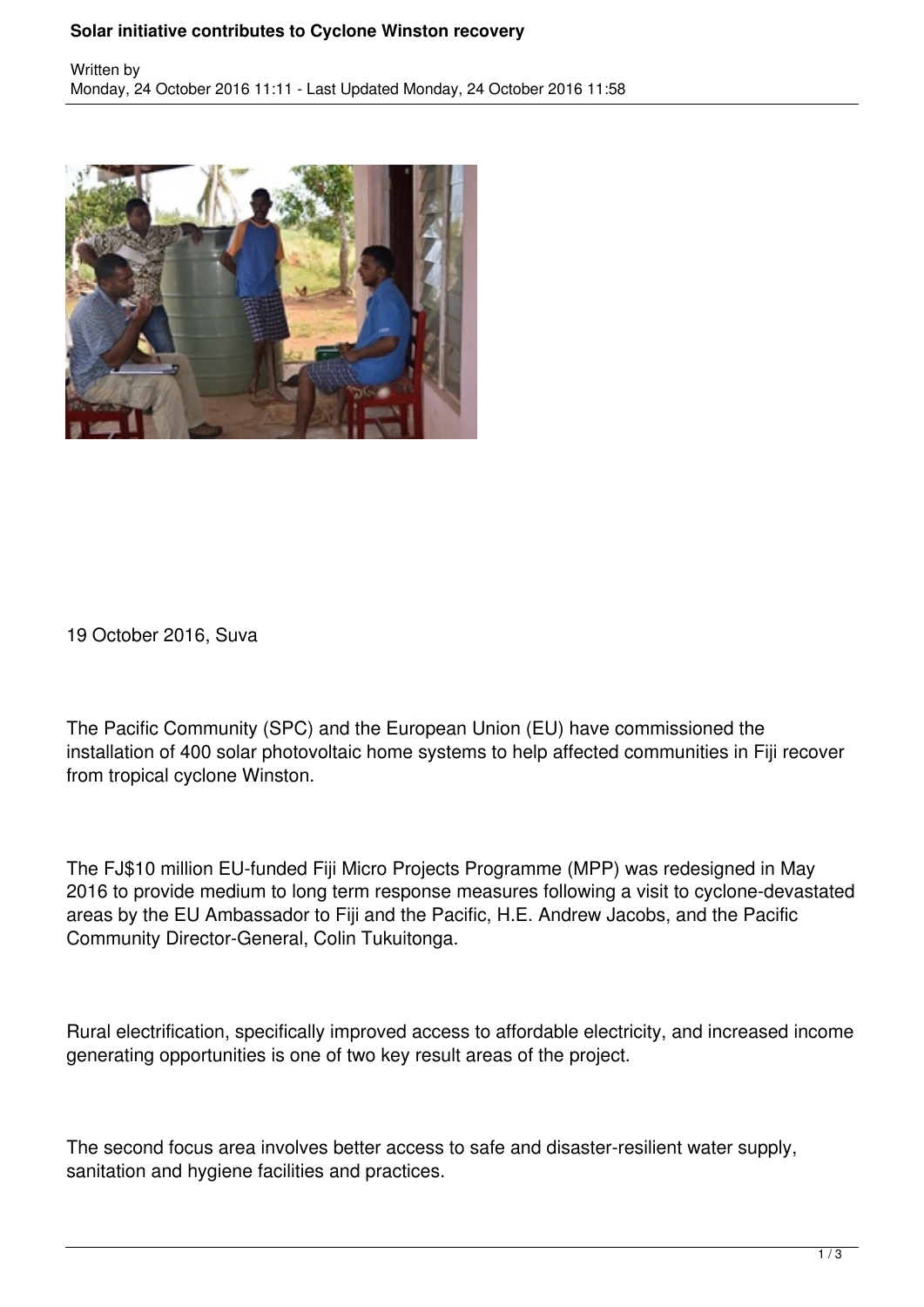The rural electrification through solar initiative will directly benefit around 2400 people from remote households surveyed and identified within the TC Winston-affected areas in Fiji's sugarcane-belt, located between Sigatoka and Rakiraki.

The EU Ambassador to Fiji and the Pacific, H.E Andrew Jacobs said: "The signing of this supply contract with CBS Power Solutions, valued at FJ\$ 1.9million, is a significant step towards providing TC Winston affected households in the cane belt areas with first time access to electricity. The EU is very proud of this and is committed to helping Fijians fully recover from the devastation caused by TC Winston.''

Category five Winston is the strongest tropical cyclone on record to make landfall in the Southern Hemisphere, claiming 44 lives and inflicting devastating damage to communities on many of Fiji's islands, earlier this year.

Power generation across the country was also greatly affected, with an estimated loss of up to 80 percent experienced in a number of provinces.

The solar kits are able to power eight lights, small radio, flat screen TV and charge a mobile phone. A small number of the systems being provided will have the capability to power a water pump and an energy efficient freezer.

"This is a positive step for Fijians on their road to recovery from TC Winston and we thank the EU for their support and partnership with SPC to enable this to happen," Pacific Community Deputy Director-General, Dr Audrey Aumua, said.